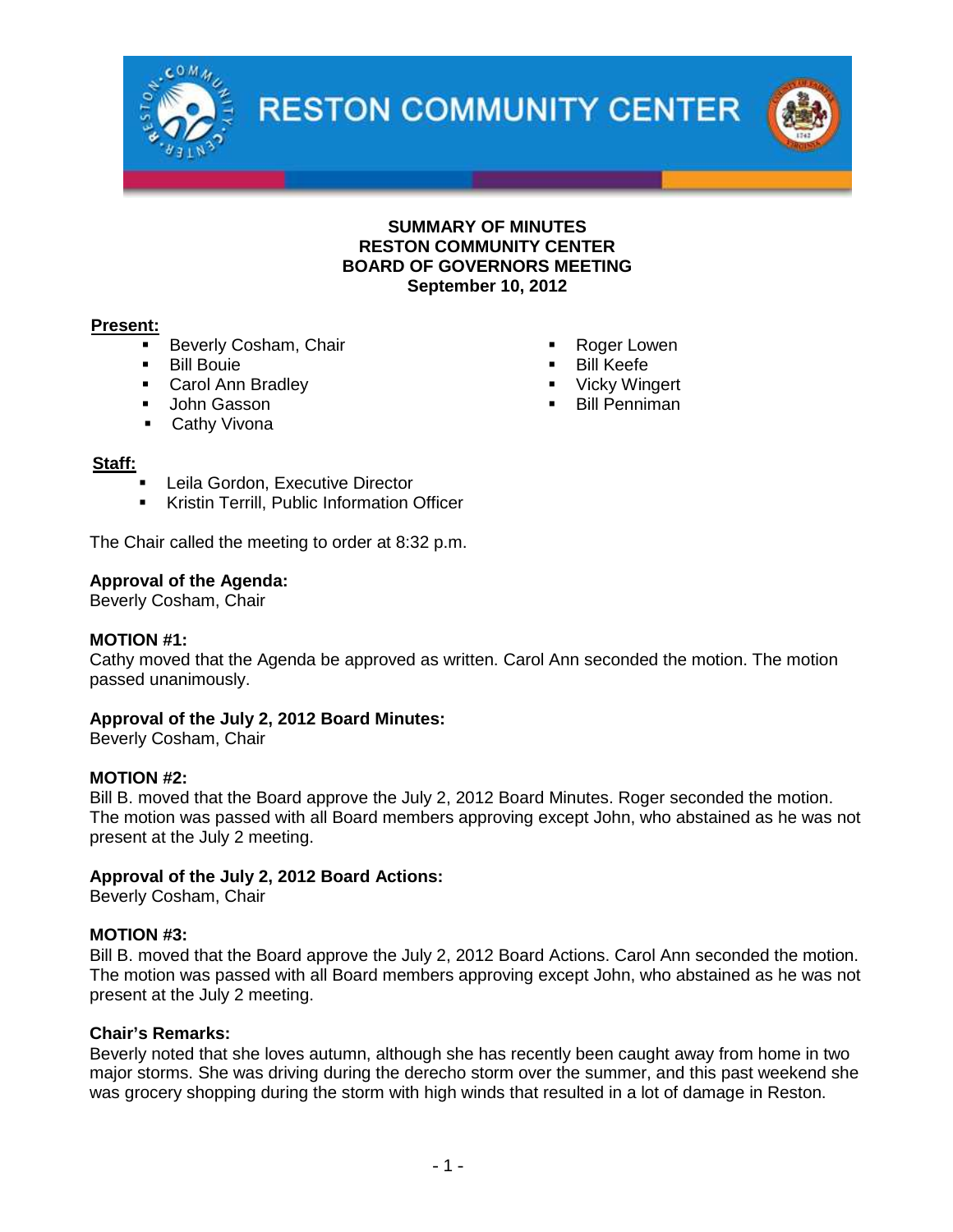# **Introduction of Visitors**

There were no visitors.

# **Board Member Input on Activities Attended:**

John has been on business travel and has been busy working with IPAR. IPAR's annual reception is coming up in mid-November. IPAR's casino night originally planned for September has been moved to April 2013.

Bill K. is still working with the Reston Master Plan Special Study Task Force. He also attended the community cookout at Ridge Heights pool in August. He enjoyed the cookout and expressed enthusiasm for more events like that in the future.

Cathy viewed and enjoyed the recent art exhibit *The Beauty of the World,* which featured works by students at the US Arts Center in Chantilly. She is participating in the Reston Interfaith Walk to Help the Homeless program.

Bill B. has been busy with IPAR and the Park Authority budget process. He also gave remarks at the Reston Kids Triathlon and noted that the event was fantastic and is growing enough to need a bigger venue in the future. Cathy said she happened to see a triathlon participant whose chain came off his bike simply pull over, get it fixed and get back in the competition. Bill B. said one eight-year-old participant completed the entire triathlon before some of the other participants had even started swimming. Beverly noted that one little girl said she learned to swim and ride a bike just for the triathlon. The participants were all very enthusiastic and it was a great event. Bill B. also noted the upcoming official opening of the Lake Fairfax Skate Park.

Bill P. attended the woodworking woodshop at RCC this past weekend, which featured a nationally known woodworker. The presentation and workshop were very well received by all participants. He also started some new classes and is still working with the Reston Master Plan Special Study Task Force.

Vicky noted that the Reston Museum is working with IPAR on a new exhibit, "The Art of Community," about Reston's public art, to open this Saturday. A documentary will be shown in the Jo Ann Rose Gallery at RCC Lake Anne at 4:00 p.m., and a reception for the exhibit will take place at 5:00 p.m.

Roger missed the Reston Kids Triathlon but volunteered for the Reston Triathlon and helped register participants. It was a very successful event. Roger has been away in Hawaii helping his daughter with her campaign for election to the Hawaii House of Delegates. He met with RCC staff briefly about the Preference Poll and is confident that everything is well organized for that process. He reminded all that Preference Poll candidate registration is open until Friday, September 14.

Carol participated in RCC's Walk to Help the Homeless last Thursday. She is on Reston Interfaith's Walk to Help the Homeless committee. This summer she worked at Hutchison Elementary School as a volunteer with the first grade students. They organized a walk with 80 students, which took place inside the school due to inclement weather. Carol has also submitted two pieces of art for the *Art Mirrors Culture* multicultural art exhibit at Lake Anne.

Beverly went to the recent dedication of the community garden. She also attended the Reston Kids Triathlon. She participated with a group from the Reston Chorale and Reston Community Orchestra in looking at ways to tweak the sound quality in the Community Room for their performances. She participated in a series of plays involving people with disabilities at the Kennedy Center for their Very Special Arts program. Her husband was very happy to get into a watercolor class as he has tried to register in the past and has had bad luck with our "lottery" system. She and her husband went to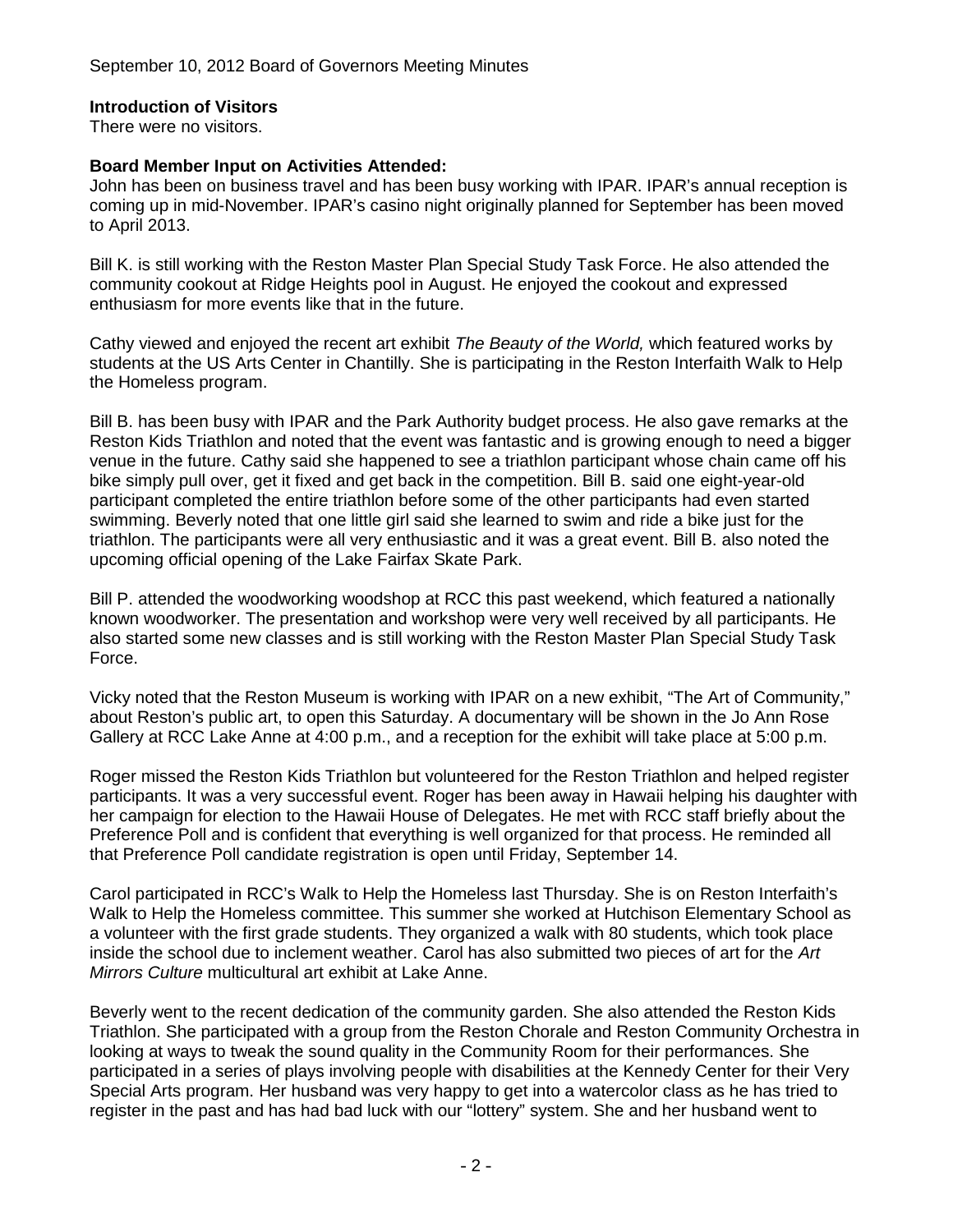# September 10, 2012 Board of Governors Meeting Minutes

Maine over the summer. On September 20 Beverly will be appearing in an OLLI Meet the Artist series performance at RCC.

# **September 10, 2012 Long Range Planning Committee Report:**

Bill Bouie stated that the Long Range Planning Committee met earlier this evening before this meeting. The committee reviewed the 2014 budget submission documents and the RCC Board policy framework drafted following a review of policies completed by Leila and Cathy.

The draft framework was created to consolidate the Board's policies in the areas of governance, finance, programs and services, and the Executive Director, and to ensure consistency in all areas with RCC's Memorandum of Understanding with Fairfax County and its By-Laws. In addition, a policy manual can be created and made available to patrons covering user issues.

Committee members reviewed the draft framework. They supported the idea of the framework and policy manual for patrons, and suggested some editorial changes to the framework.

They accepted the policy framework as amended to consolidate RCC's policies in the areas of governance, finance, programs and services, and the Executive Director. The policy framework shall supersede any and all prior policy statements in the historical record of the Board of Governors. Committee members agreed that a User Manual would contain all the policies and procedures relevant to patrons and that the staff will draft that Manual and provide it to the Board for review prior to publishing it.

## **MOTION #4:**

Cathy moved that the Board approve the FY 2014 Budget Transmittal Memoranda as submitted in the Long Range Planning Committee. Bill P. seconded the motion. The motion passed unanimously.

### **MOTION #5:**

Cathy moved that the Board accept the proposed policy framework as amended in the Long Range Planning Committee meeting to consolidate RCC's policies in the areas of governance, finance**,** programs and services, and the Executive Director, and that the policy framework shall supersede any and all prior policy statements in the historical record of the Board of Governors. Bill B. seconded the motion. The motion passed unanimously.

### **MOTION #6:**

Bill B. moved that the Board approve the September 10, 2012 Long Range Planning Committee Report. Roger seconded the motion. The motion passed unanimously. See amended report to the Committee attached.

# **Executive Director's Report:**

See attached report.

# **Old Business:**

There was no old business.

### **New Business:**

There was no new business.

Beverly reminded Board members that candidates have until September 14 to register for the RCC Preference Poll. The Candidates Orientation will be held on Thursday, September 13 at 7:30 p.m. and the Candidates Forum will be held on Wednesday, September 19 at 7:00 p.m. The first meeting of the new Board following the Preference Poll will be held on Monday, November 5.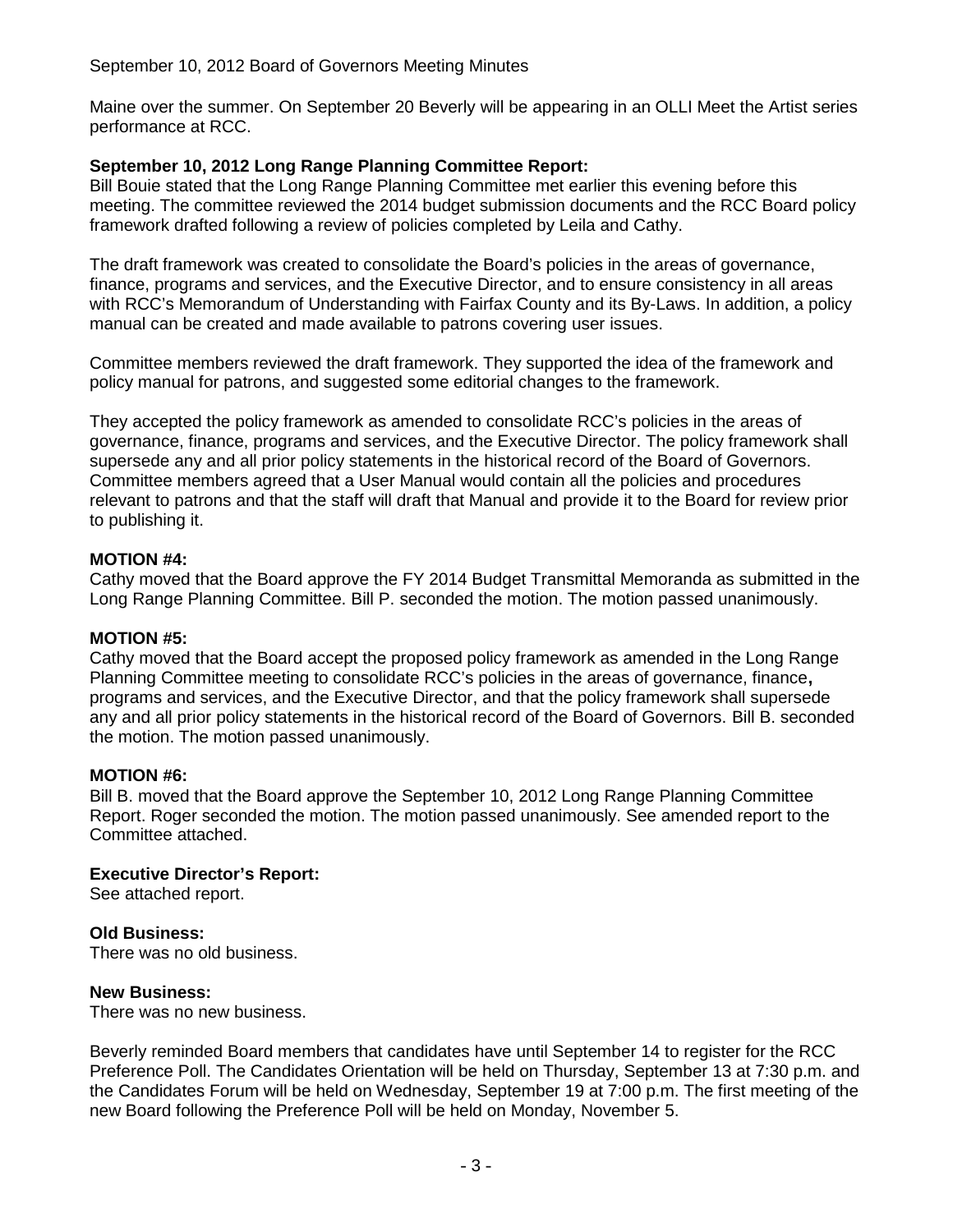September 10, 2012 Board of Governors Meeting Minutes

# **MOTION #7:**

Bill P. moved that the meeting be adjourned. John seconded the motion. The motion passed unanimously.

The Chair adjourned the meeting at 9:04 p.m.

William XX

Bill Penniman, Board Secretary

| September 27, 2012 |  |
|--------------------|--|
| Date               |  |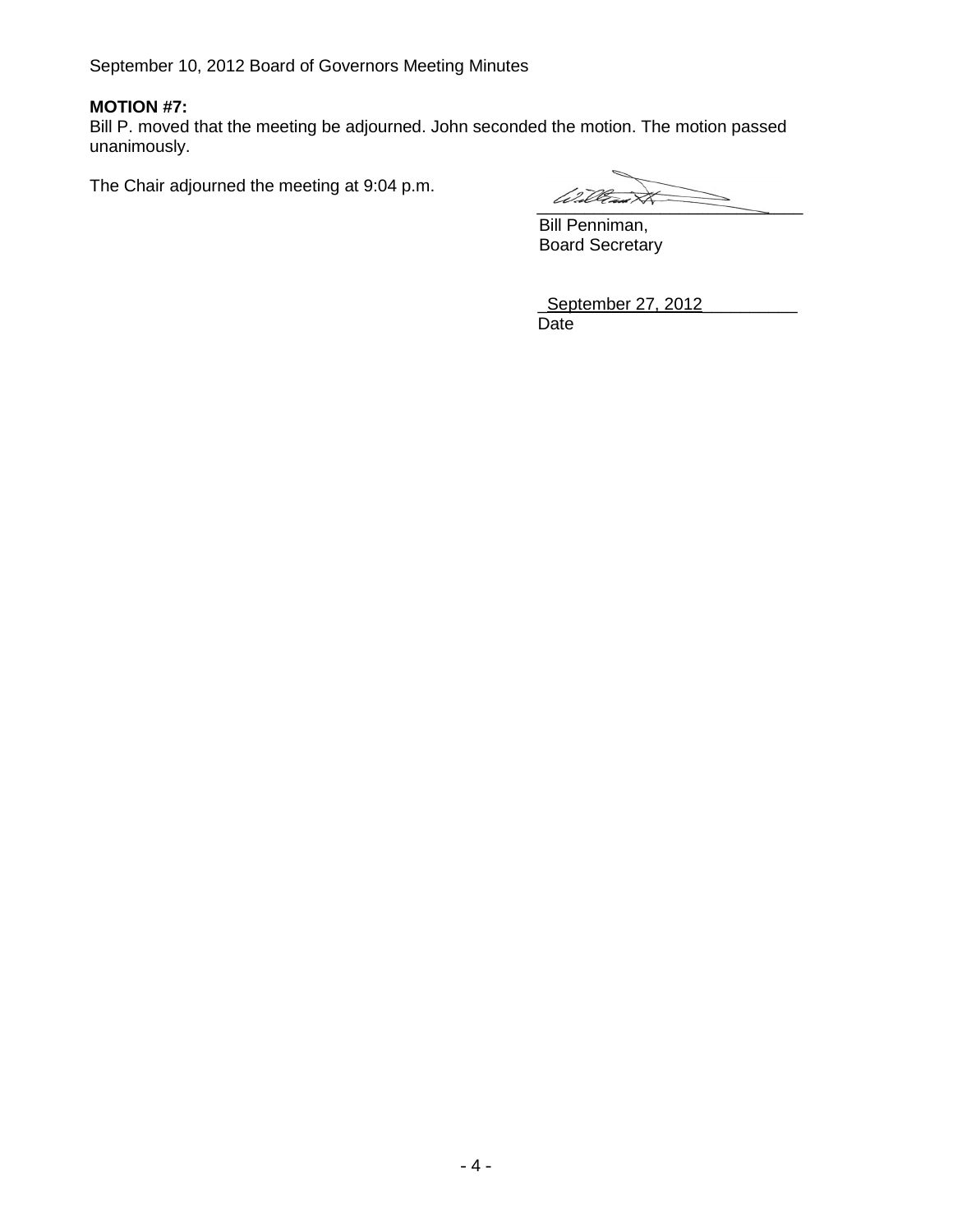# **BOARD ACTIONS TAKEN AT BOARD OF GOVERNORS MEETING ON SEPTEMBER 10, 2012**

- **12-0910-1 Bd That the Board approve the agenda.**
- **12-0910-2 Bd That the Board approve the July 2, 2012 Board minutes.**
- **12-0910-3 Bd That the Board approve the July 2, 2012 Board actions.**
- **12-0910-4 Bd That the Board agree to submit RCC's 2014 budget submission as presented in the Board package, to be signed by the Executive Director and Board Chair.**
- **12-0910-5 Bd That the Board accept the policy framework as discussed and amended in the Long Range Planning Committee meeting to consolidate RCC's policies in the areas of governance, finance, programs and services, and the Executive Director, and that the policy framework as edited shall supersede any and all prior policy statements in the historical record of the Board of Governors.**
- **12-0910-6 Bd That the Board approve the September 10, 2012 Long Range Planning Committee Report.**
- **12-0910-7 Bd That the meeting be adjourned.**

 $\overline{\phantom{a}}$ 

Bill Penniman, Board Secretary

| September 27, 2012 |  |
|--------------------|--|
| Date               |  |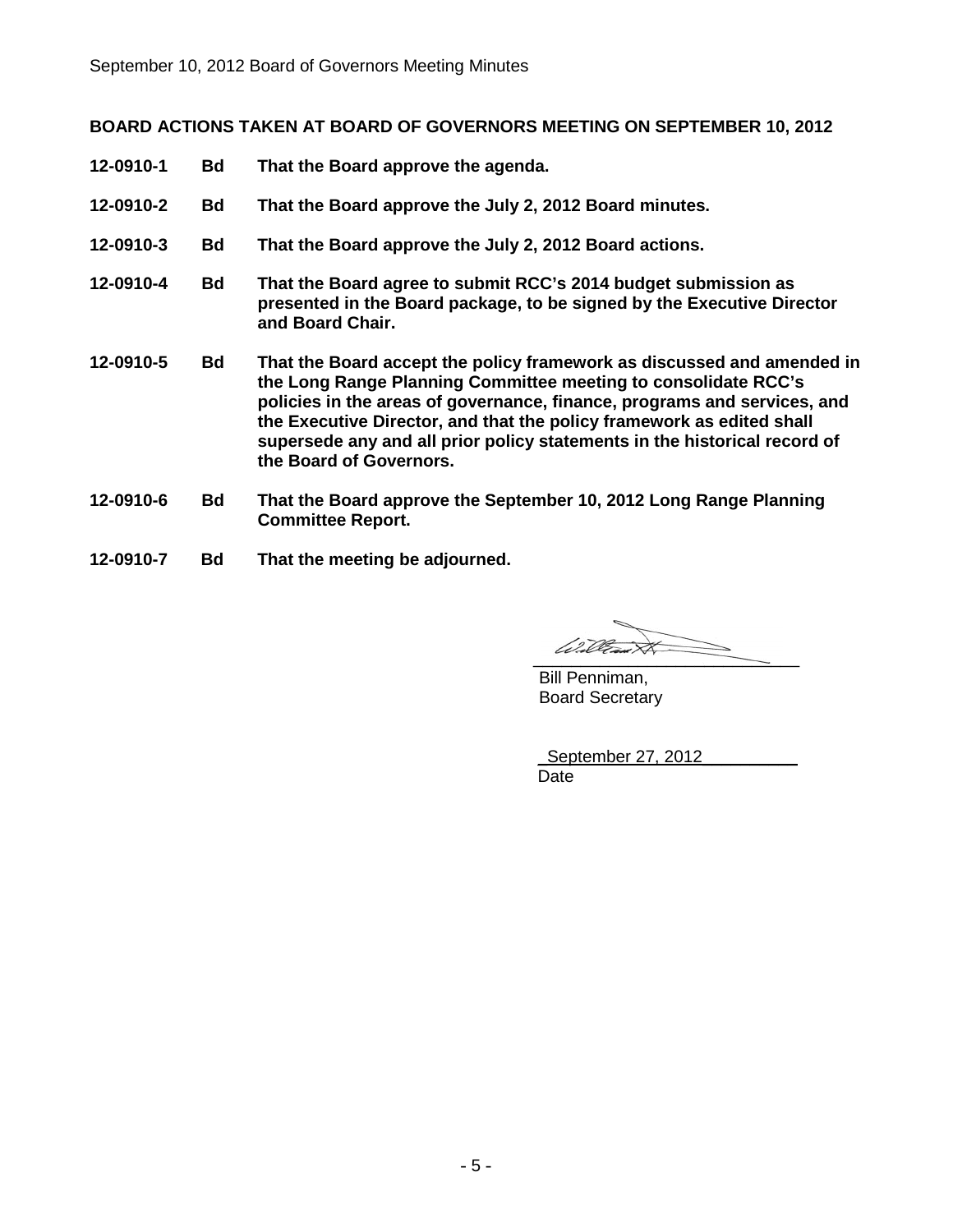

# **Reston Community Center Policy Review Report**

**To:** RCC Board of Governors

**From:** Cathy Vivona Leila Gordon

**Date:** September 10, 2012

## **Background**

The Board of Governors has accumulated 30-plus years of various approaches and decisions regarding policy development for RCC programs, services and operations. During this time, RCC was established as a stand-alone Fairfax County agency and has developed several iterations of its Memorandum of Understanding with Fairfax County and its Bylaws. Fairfax County Government has similarly undergone many changes in policies in addition to operational procedures. Our recommendations are based on the need to craft a thorough updating of RCC policies to support the Board's ability to represent its vision and mission to the public within a policy framework and to make RCC's policy framework clear and consistent with current governing documents and requirements. Our approach recommends that by creating updated Board policies and publishing a separate booklet that functions as a patron policy manual for operational purposes, we will clarify the Board, Staff and County roles.

# Method

We reviewed the existing compilation of policies as culled from the Board records. An annotated copy of that compilation is attached with this report. (Printed copies will not be handed out at our meeting in the interests of saving the paper.)

# **Board Policy Statement Recommendations**

# **GOVERNANCE**

For ease of understanding and to assure that the appropriate oversight/governing documents are referenced in decision-making, we recommend the following:

**1.** That the policy guidance for all Board of Governors actions and conduct should be:

## **Reston Community Center's Board of Governors shall at all times conduct itself and take actions that are consistent with the current Memorandum of Understanding with Fairfax County Government and the Board of Governors By-Laws.**

These two documents provide the framework for all the current governance issues including the Board's role, scope of its work, rules for its conduct and so on. They would serve as the starting point of any change in governance and staff/community relations functions.

2. That the policy guidance for all staff and volunteer support for Reston Community Center should be: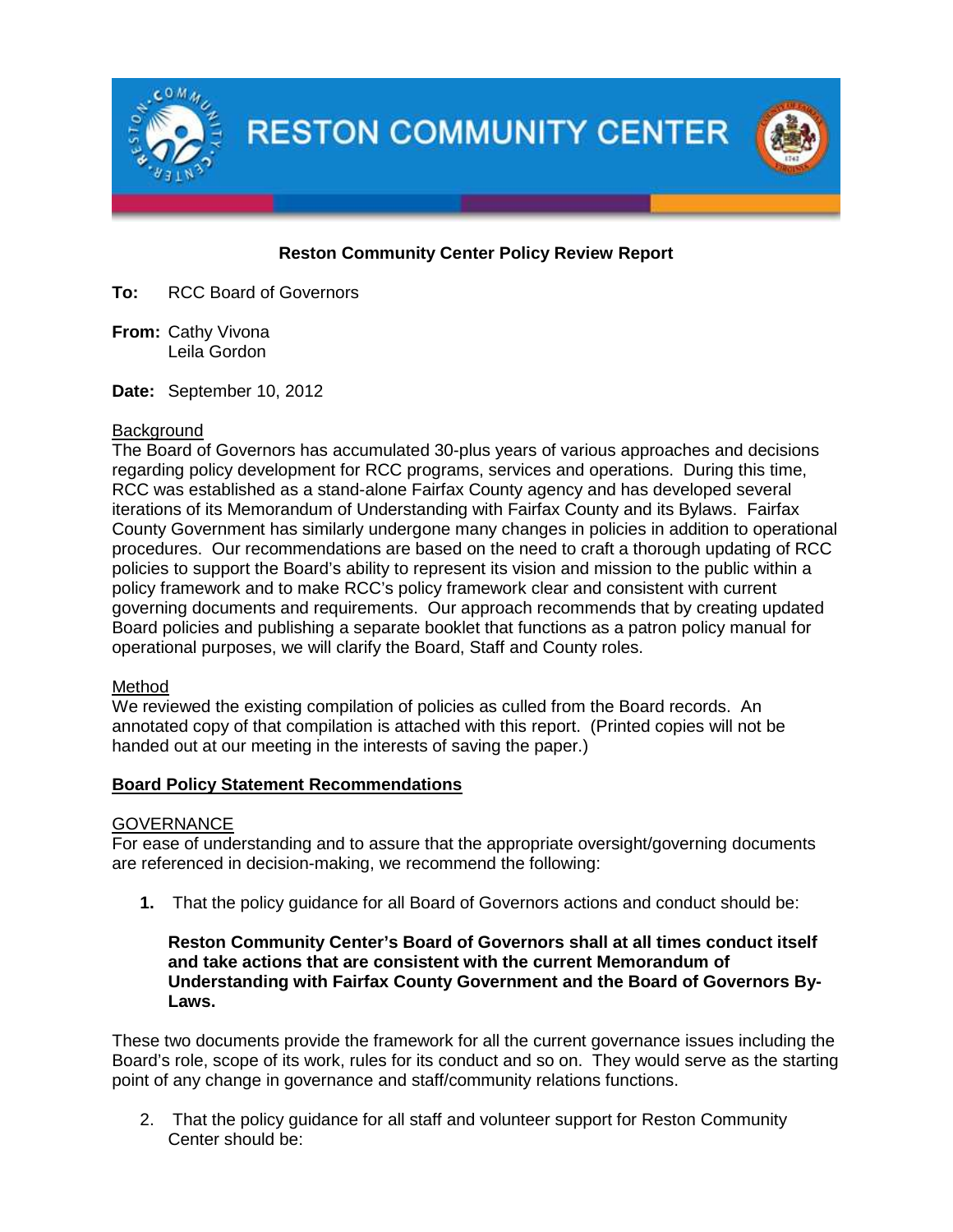**Reston Community Center's Executive Director serves at the pleasure of the Board of Governors and functions as the Agency Head. All Reston Community Center employees and volunteers shall at all times conduct themselves and the RCC's business in a manner consistent with the policies and procedures of Fairfax County Government. RCC and Fairfax County policies and procedures govern how RCC employees conduct agency business, as well as how patrons are treated. They are routinely reviewed and updated at the Fairfax County Government and RCC and Board levels.**

This provides for ease of reference and use of the most current applicable HR and Finance regulations and systems.

## FINANCE

There are a number of policy directives that relate to utilization of RCC resources that are not covered in the Memorandum of Understanding, By-Laws or by direction of Fairfax County regulations. These are:

1. The 25/75 relationship between user-generated revenue and tax revenues. There are a number of varying statements and clarifications of this that have been established through the years. We propose to clarify and restate the current policy in effect:

### **Internally generated revenues shall account for no more than twenty-five percent (25%) of the expenses of the Reston Community Center. The balance of expenses shall be offset through tax revenues, interest and/or utilization of Managed Reserve funds as directed by the Board.**

- 2. A number of prior Board policies relate to management of Center expenditures, assets, capital project management, and so on, and are superseded by the application of current Fairfax County asset management and purchasing regulations and requirements, covered by the GOVERNANCE policy above. These replace past policy statements regarding fixed asset management, inventory management, replacement or acquisition of equipment/systems and so on. Funding of Capital Projects at the direction of the Board is discussed and addressed from a policy perspective in the MOU and By-Laws.
- 3. The establishment of and method of allocations to Managed Reserve Funds; current policy is and we recommend should be stated as:

**Reston Community Center complies with Fairfax County Government budgeting requirements. To appropriately manage resources for future needs, RCC has established Managed Reserves. These reserve funds shall be allocated to four categories: 1) Maintenance Reserves equal to 12% of total projected annual revenues; 2) Feasibility Study Reserves equal to 2% of total annual revenues; 3) Capital Project Reserves of up to \$3 million and the balance in 4) Economic and Program Contingency Reserves.**

4. Regular updates to fees for facility rentals, services to community arts renters that involve collection of fees on their behalf, how non-Reston fees are to be assessed for Aquatics access, and similar issues. Our recommendation is that broad policy guidance should be established that provides a framework for staff to make pricing decisions, and to present rationales to the Board for changes in rental fees and similar high-profile fee structures without necessarily creating a new "policy" in doing so. We recommend a Board/Staff financial role policy that should be stated as: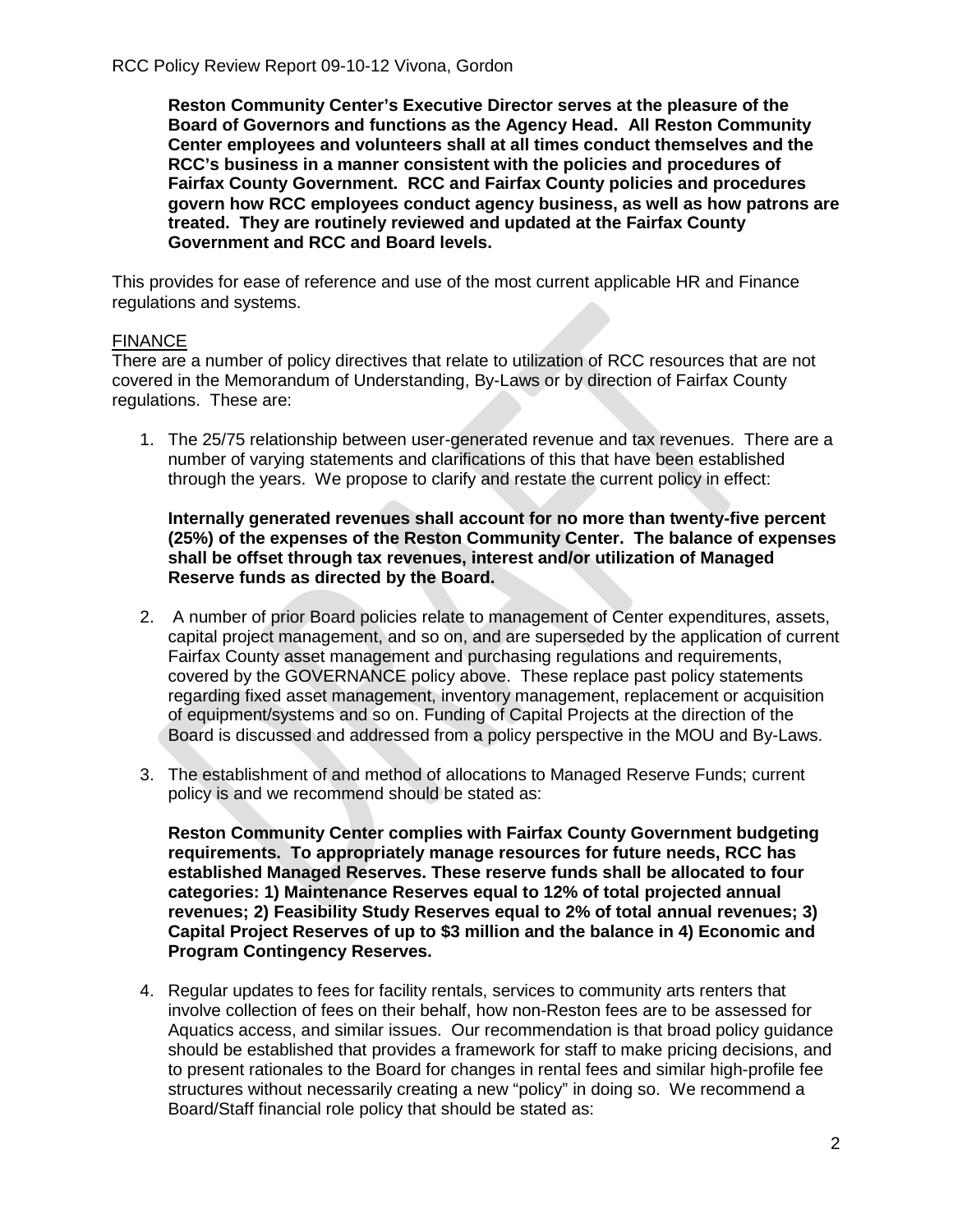**Reston Community Center pricing, fee structures for facility rentals, and procedures for refunds, discounts, and similar financial issues shall be consistent with the mission and purpose of RCC and Fairfax County government and similar agencies' practices. RCC staff shall conduct regular reviews of pricing for facility rentals, programs and services, and make recommendations to the Board of Governors for major changes to existing RCC fees. Reston qualified users shall be those people living and/or working within the boundaries of small district number 5 and members of their immediate family who reside with them. Reston qualified patrons shall have a period of priority access to registered programs, CenterStage Professional Touring Artist series ticketing, and the annual opening of facility rentals to patrons and organizations. Non-Reston users of RCC programs, services and facilities shall be charged higher rates than Reston users. The use and pricing procedures applicable to both Reston and Non-Reston users shall be detailed in a User Manual.**

5. The establishment of a Fee Waiver program to facilitate full economic access to RCC programs and services. Over the years, the amount allocated to individuals, families and for summer youth programs, has changed with staff recommendations to the Board. In 2010, the Board determined a number of issues would guide the delivery of the Fee Waiver program. That policy is reiterated and should be stated as:

**Reston Community Center provides a Fee Waiver program to permit access to all Reston-qualified individuals to programs and services offered by RCC and administered with equitable standards of qualification based on Federal poverty guidelines. The program shall be offered with allocations on an individual and/or family basis of a prescribed and published fee waiver amount to permit broad choice on the part of qualified participants and full access, in particular, to summer youth program opportunities. Utilization of the fee program resources shall be documented as a function of regular Board Finance Committee reporting and in the RCC Annual Report.**

### PROGRAMS AND SERVICES

There are two broad categories in the historical record of Board decisions involving programs and services.

1. The first area involves Board decisions that are focused on the user and how they are able to access programs or services, how they are expected to conduct themselves, how they are to regard their risk/liability when participating in RCC programs, and similar issues that could be collected in the "What Every RCC Patron Should Know" User Manual for RCC patrons. These types of issues should be treated in this separate document for all patrons and/or organizations to access and/or to view online and then they would be expected to accept the responsibility of compliance with those aspects that pertain to their interactions with RCC. The Board policy regarding that should be:

**Reston Community Center makes available to patrons and users documentation of their rights, responsibilities and the legal, procedural and process requirements that govern their interaction with RCC. RCC's User Manual, prepared and maintained by the staff, shall cover use of RCC facilities and/or resources, participation in programs, obtaining RCC services, and any other aspect of interaction with RCC that is relevant to the user experience. RCC practices shall be consistent with the agency mission, vision, values and purpose as well as all applicable law and regulations.**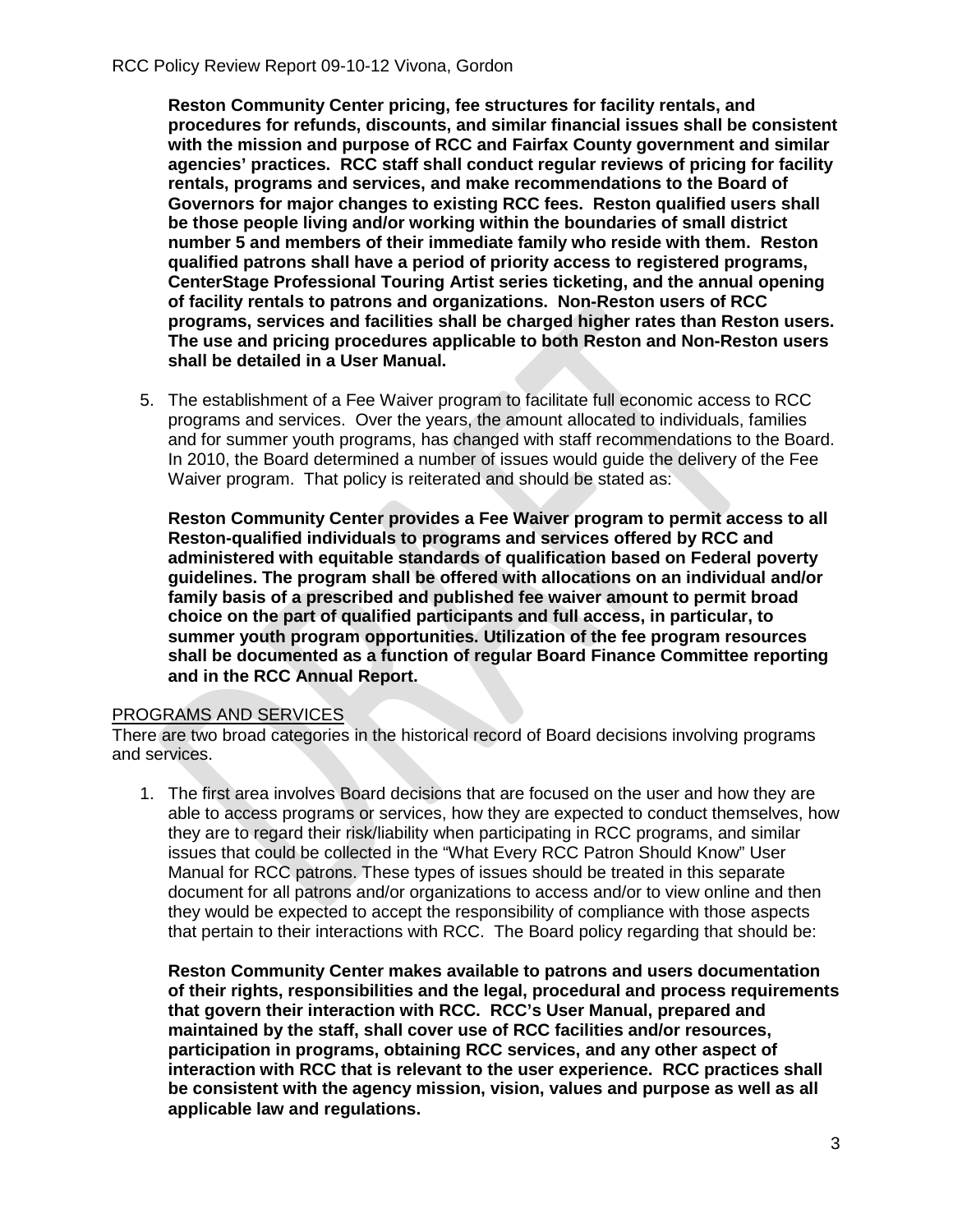## RCC Policy Review Report 09-10-12 Vivona, Gordon

2. The second is more germane to the policy area of Board oversight that directs the programs and/or services of RCC with respect to fulfilling its mission and purpose. There are a number of statements that address efforts to articulate our programming and/or services criteria over the years. We suggest a comprehensive policy that states:

**Reston Community Center programs and services shall be consistent with its mission, vision, values and purpose, providing for diverse interests and perspectives. RCC programs and services shall be responsive to community concerns with which its mission and purpose intersect. Programs and services shall be delivered in ways that maximize the impact of RCC resources. Reston Community Center shall review programs and services regularly in a manner consistent with its governance policies as outlined in the Memorandum of Understanding and By-Laws and as directed by the Board of Governors Strategic Plan.**

# EXECUTIVE DIRECTOR

There are two areas of Board direction with respect to policy regarding the Executive Director contract, "Residency" and "Termination." There are two additional areas we recommend be addressed via policy statements: the approval process for a new Executive Director, and allowing Board input to the Chair regarding the annual performance review.

1. The RCC MOU and By-Laws provide for the establishment of a Selection Committee in the event that the Board of Governors seeks a new Executive Director. However, there is no explicit direction in either document that requires the Board approval of the recommendation of the Selection Committee. Therefore we propose the following policy statement:

**Reston Community Center's Board of Governors shall be presented with the recommendation of its Selection Committee when seeking a new Executive Director. The selection of the Executive Director shall be made by simple majority vote of the Board of Governors. Execution of the contract agreement shall be accomplished by the Chairperson in accord with provisions of the MOU and By-Laws and Fairfax County Department of Human Resources.**

2. The RCC MOU and By-Laws are silent on the issue of how the annual review of the Executive Director's performance is conducted. Fairfax County Department of Human Resources provides for a standard template to be used to evaluate all Agency Heads. This template is to be completed by the Chairperson of the Board of Governors who acts as the Executive Director's supervisor on behalf of the Board. To allow for input to the evaluation process, the following policy is established:

### **Reston Community Center's Board of Governors members shall be consulted by the Chairperson of the Board for their input when the annual evaluation of the Executive Director is conducted.**

3. Termination. The current policy statement is that termination may only be made after approval by a simple majority vote of the Board. That and a reference to the employment contract should be included:

**Termination of the employment contract for the Executive Director shall be consistent with that contract's terms and only after approval by a simple majority vote of the Board.**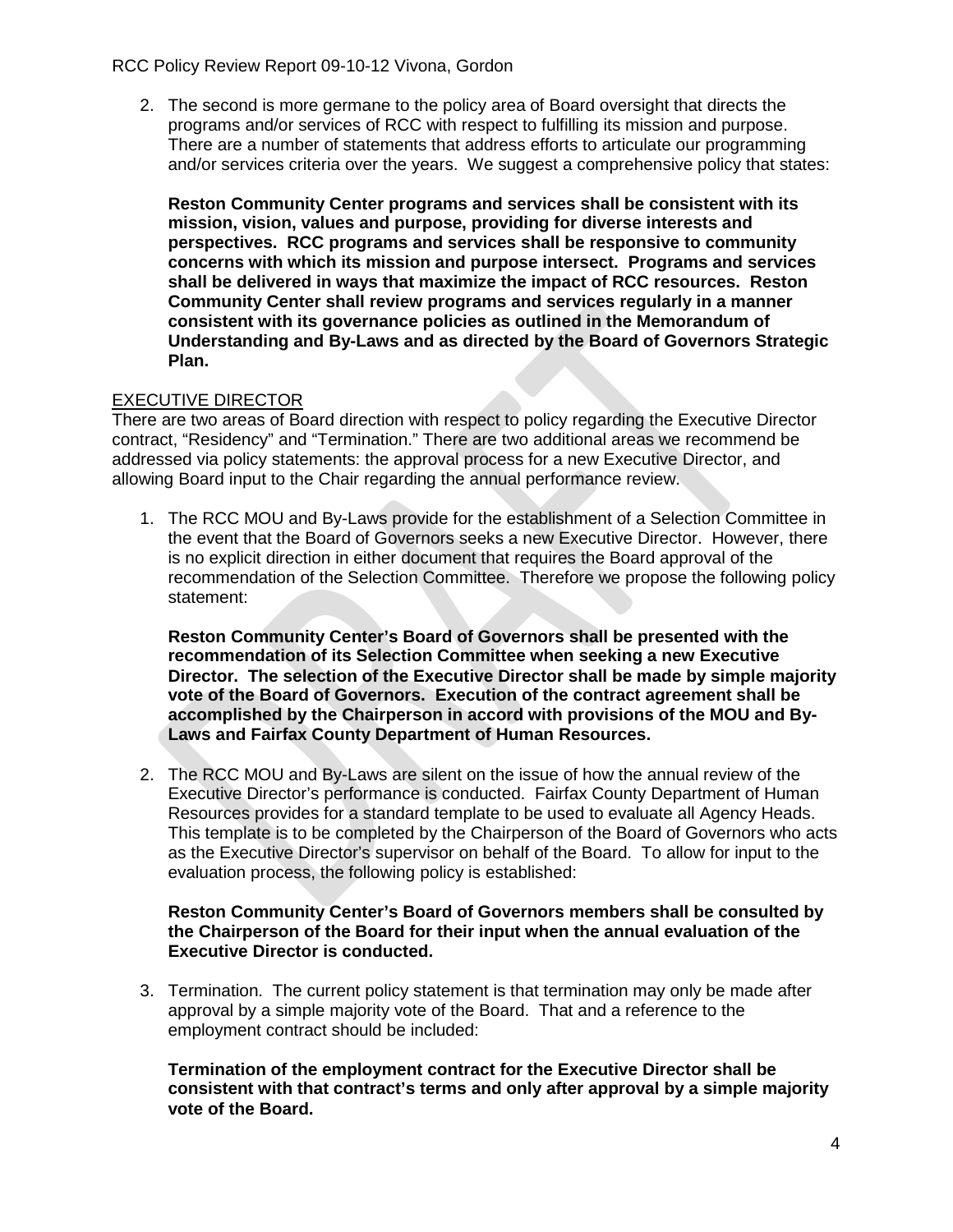RCC Policy Review Report 09-10-12 Vivona, Gordon

Next Steps:

- Board review and approval.
- Staff compilation of the User Manual with Board review and approval.
- Publication of both the Board Policy Framework and User Manual.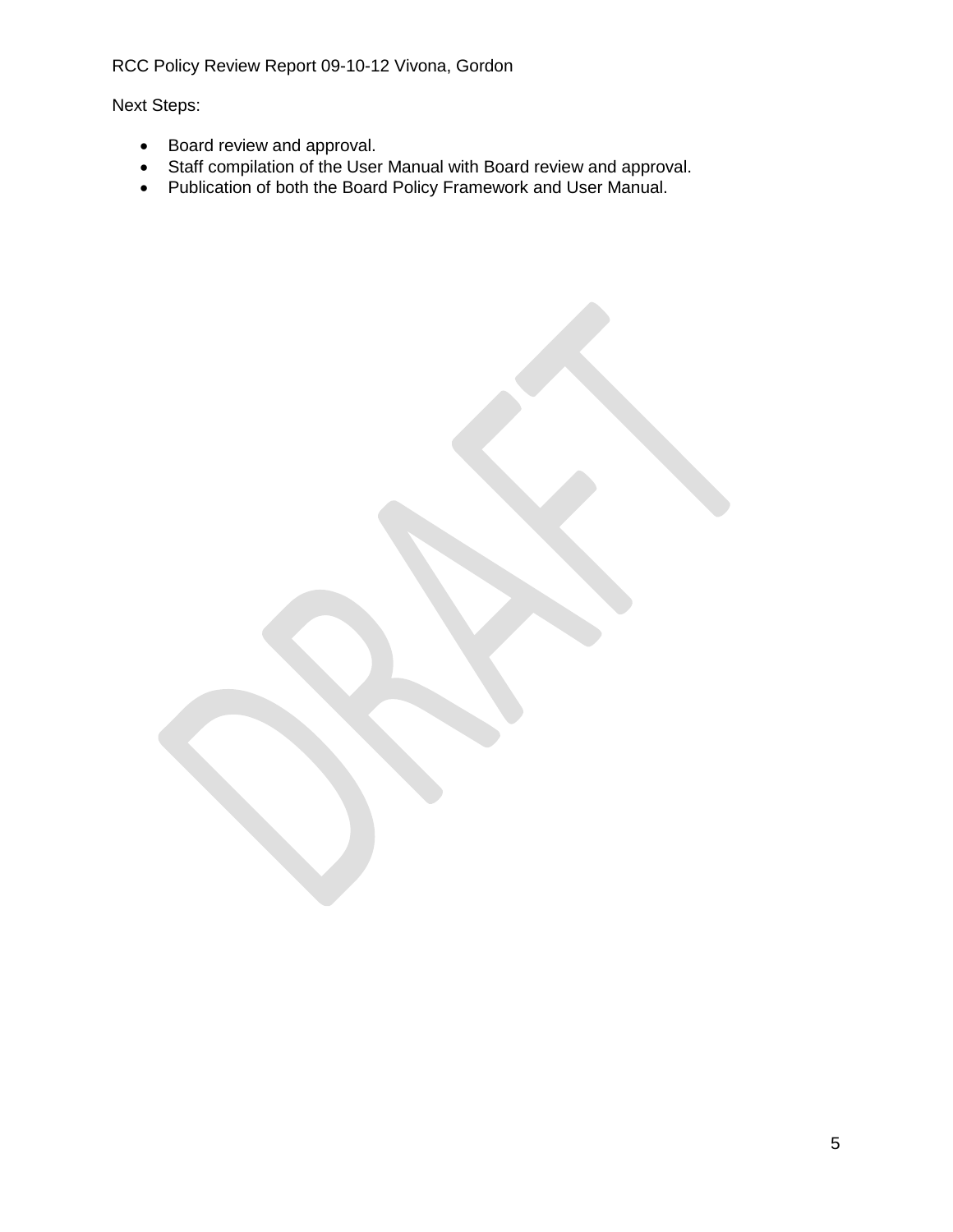

**RESTON COMMUNITY CENTER** 



# Executive Director's Report July-August, 2012

# **Administration**

*Capital Projects/Maintenance Highlights*

- Natural gas piping completed.
- Automatic door openers installed at CenterStage Lobby restrooms for patron ease until family ADA restroom is completed.
- ADA family restroom: drawings complete, construction Invitation for Bid (IFB) in progress.
- RCC Hunters Woods front door hinges all replaced.
- CenterStage Lobby carpet replaced.
- Executive Director office refurnished and repainted.
- Emergency lighting installed in Woodworking Shop.
- Both facilities deep cleaned (carpets, floors, windows, sidewalks); touch-up or repainting.
- Terry L. Smith Aquatics Center annual maintenance projects included locker room floor drains hydro-jet cleaning of pipelines; ladies locker room pipe leak repaired; ladies locker room steel bases on shower partitions replaced; hot water pipe to spa repaired and improved.

# *Human Resources Highlights*

- 48 new hires or re-hires were processed for summer 2012.
- 219 employees delivered 40,000 hours of payroll via processing in the new HCM software that was deployed effective June 16.

# *Media Highlights*

- RCC Social media, Facebook and Twitter, launched successfully.
- A Partner/Sponsor Toolkit was developed to assure our partners use our current logo and tag line, have a good list of expectations for shared marketing efforts, and know our tools for disseminating event information for those activities we are jointly undertaking.
- RCC web site redesign Request for Proposals (RFP) successfully completed; new web site redesign contract negotiated and executed with target kickoff of joint efforts on September 20.
- Online registration education campaign, *Get Clickin'*, developed; materials designed and printed; launch date week of September 17.

# **Programs**

# *Aquatics Highlights*

- Daily visits increased by 757 over last summer (9,068 versus 8,311).
- Enrollments consistent; 659 this summer versus last summer's 657 and 331 waitlisted patrons this summer versus last summer's 345.

# *Arts and Events Highlights*

- Take A Break Concert Series at Lake Anne Plaza's most popular artists were rockabilly group Four Star Combo, Celtic group IONA, Uptown Vocal Jazz Quartet and Chris Vadala Band playing be-bop jazz.
- Family Fun Series at Reston Town Center favorites were Blue Sky Puppet Theatre, and Rocknoceros.